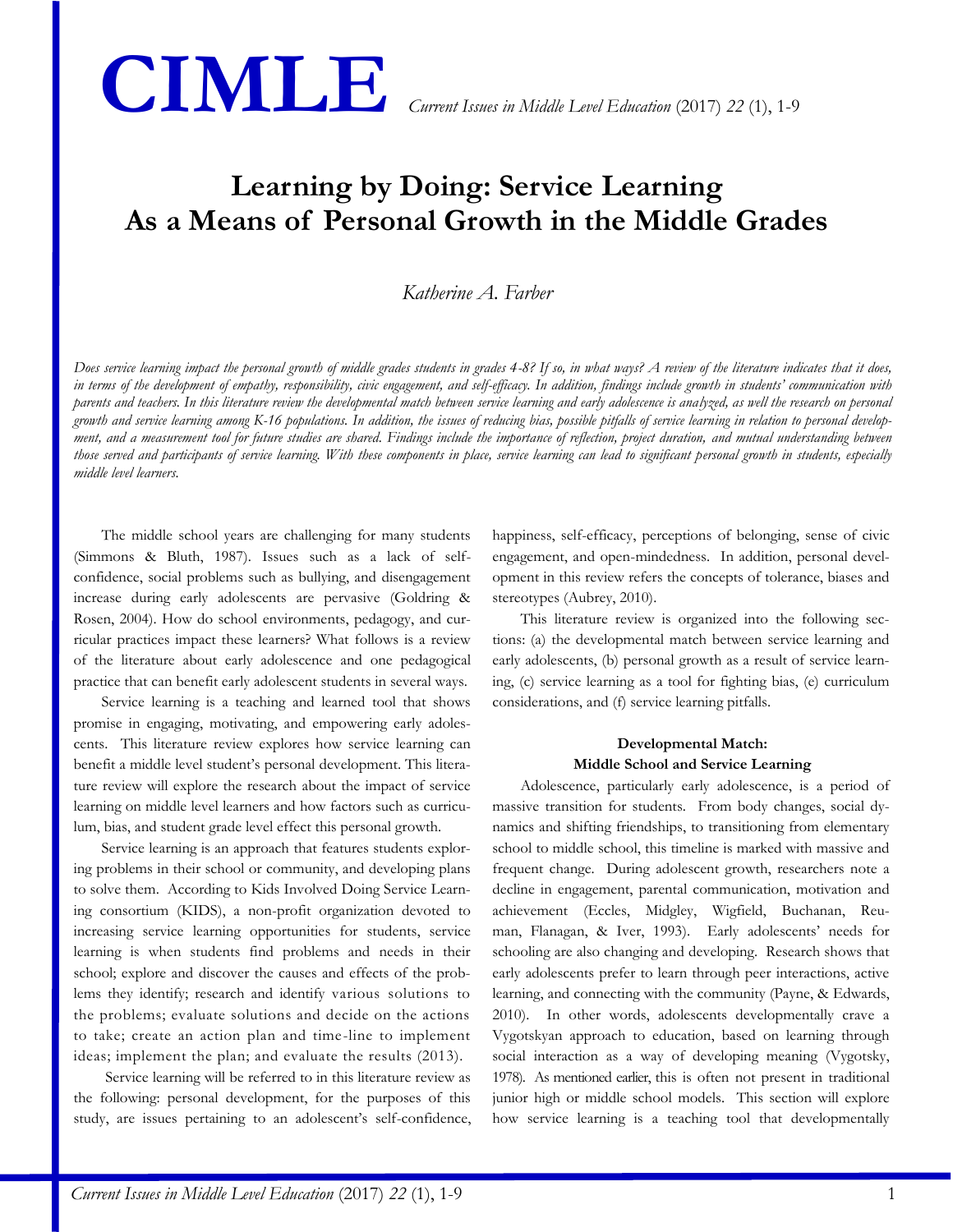matches the needs of the early adolescent students and provide opportunities for enriched personal growth.

## **The Importance of Ninth Grade**

Researchers have highlighted the importance of ninth grade in predicting a student's chance of graduating from high school (McCallumore & Sparapani, 2010). Student success, according to researchers, is directly linked to success in grade nine. Researchers have also explored how service learning in the ninth grade yielded a strong correlation between student engagement and high school graduation. During a K-12 School Based Learn and Serve Grant in two high needs schools in Illinois over a three year period, several service learning initiatives for ninth graders were developed (Sims, 2010). During these initiatives, researchers found many benefits, including increased social engagement, levels of civic responsibility, leadership development, and personal growth. Specifically in terms of personal growth, teachers reported an increase in maturity and self-efficacy in students who participated in this project (Sims, 2010).

During the critical year of ninth grade, it is essential that students experience academic and personal success to increase chances of graduating from high school (McCallumore & Sparapani, 2010). Ninth grade serves as a transition from middle school to high school. In the above service learning project, new ninth grade students were aiding younger students transitioning to middle school as part of the service learning project. This held reciprocal benefits for both parties (Sims, 2010). In other words, both the new middle school students and new high school students benefitted from participation in this service learning project. Ninth grade service learning projects are linked to greater academic success in ninth grade, which then increases graduation rates (Sims, 2010). In summation, ninth grade is a critical year for students to find academic success, and research suggests that service learning is one tool for students to achieve academically and grow personally. Next, research about middle grade (sixth, seventh and eighth grades) students', engagement, and high school rates is explored.

## **Middle School, Dropping Out, and Engagement.**

The middle grades are also critically important in terms of student engagement and high school graduation rates. When students do not achieve academic success during the sixth grade, research shows they had poor attendance and a 10-20 % chance of graduating high school on time (Payne, & Edwards, 2010). One of the primary reasons students dropped out was uninteresting classes (Farber, 2010). Middle level students are unique in their pedagogical, socio-emotional, and personal needs, so relevant, authentic, and social learning experiences are needed to engage these learners (Eccles, Midgley, Wigfield, Buchanan, Reuman, Flanagan, & Iver, 1993). According to the National Middle Level Association, "With young adolescents, achieving academic success is highly dependent on their other developmental needs being met" (National Middle School Association, 2003, p.3). In other words, middle school students' cognitive, emotional, social and physical needs were intertwined and impacted their engagement and motivation in school. According to Payne and Edward (2010), service learning is a way to re-engage learners in school and put them on a path to successfully graduating from high school.

### **Middle School Service Learning**

Limited research was available for middle school/level service learning. Researchers determined that less than 9% of service learning projects are designed and implemented for middle school students (Richards, Cornelli, Sanderson, Celio, Grant, Choi, George, & Deane, 2013). Researchers also made the developmental case for involving early adolescent students in service learning and pointed out several benefits of doing so (Billig, 2011).

One study of middle school service learning and academic success compared three schools including a population of 1,153 sixth through eighth grade students (Scales, Blyth, Berkas, & Kielsmeier, 2000). Researchers analyzed several features linking the development of adolescents to service learning. This study tested social responsibility, personal development, parental involvement, and engagement with school, perceived scholastic competence, responsibility, academic success, conduct, and mastery of goals. Key findings include increased personal growth in groups that participated in longer durations of service learning projects, and those who did a great deal of reflective work (Scales, Blyth, Berkas, & Kielsmeier, 2000). Students also reported that participating in service learning encouraged them to become interested in other classes.

**Sixth grade females.** The largest positive impact (including parental communication and responsibility) on the middle school students was reported within the sixth grade female population (Scales, Blyth, Berkas, & Kielsmeier, 2000). These results connected to other research that demonstrated how service learning is impactful on middle school females (Eccles, Midgley, Wigfield, Buchanan, Reuman, Flanagan, & Iver, 1993). In that research, early developing females in grade six showed the most growth and benefits from service learning. Often this group has particular social challenges, such as more difficulty with identity, and decreased teacher communication (Eccles, Midgley, Wigfield, Buchanan, Reuman, Flanagan, & Iver, 1993). Assisting these students with the transition from elementary school to middle school, and childhood into adolescence could have long-term positive results (Alspaugh, 1998) .

**Parental communication**. Parental communication (between the child and parent) about school declines in the middle school years (Eccles & Harold, 1993). Communication between adolescents and their parents is important because involvement in school helps improve student academic success (Scales, Blyth, Berkas, & Kielsmeier, 2000). Middle level students had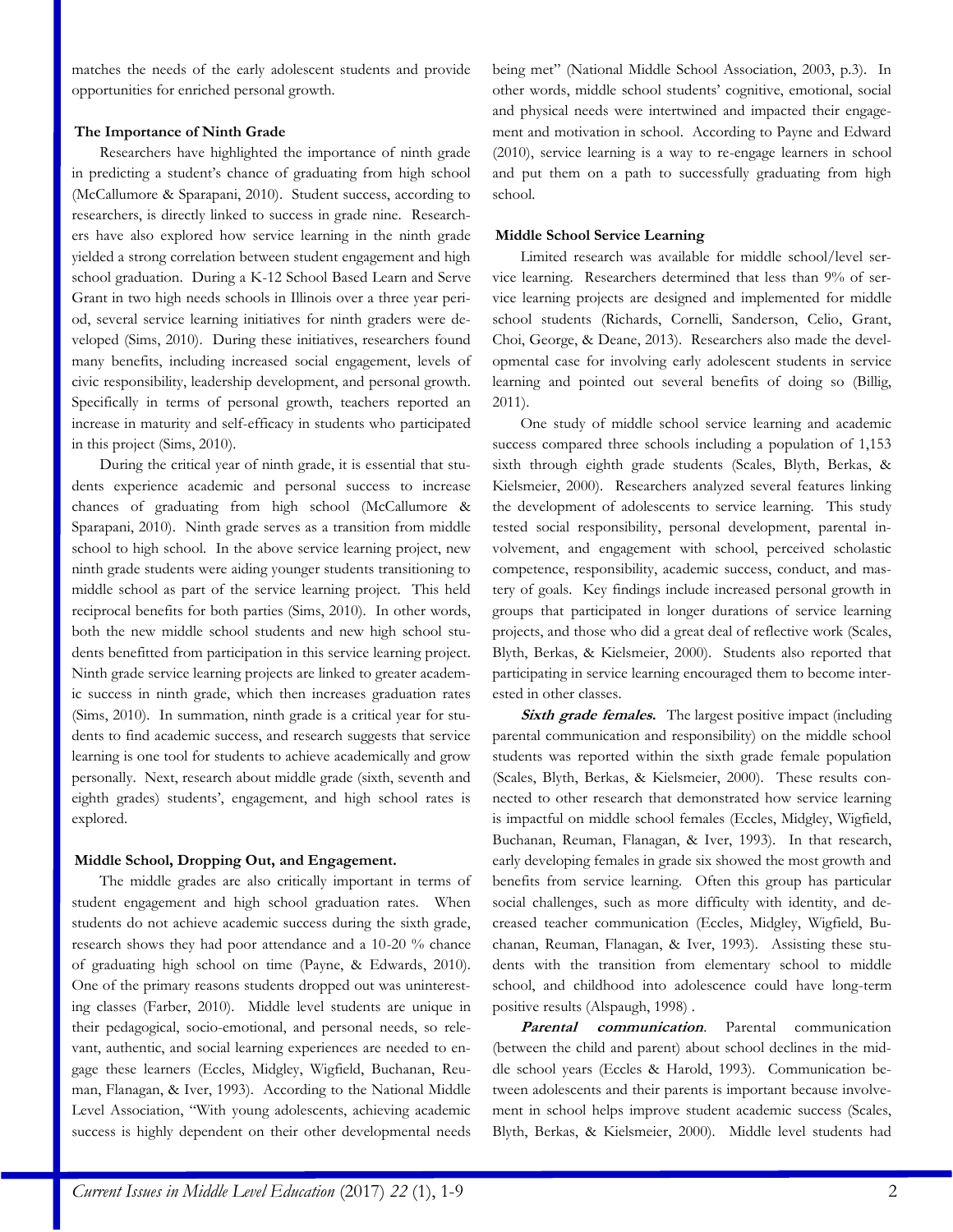increased levels of parental communication after participating in service learning projects. Therefore, service learning projects at the middle level increase communication between students and parents, which in turn increase student achievement (Scales, Blyth, Berkas, & Kielsmeier, 2000).

**Sixth grade impacts***.* Research revealed that sixth graders had the most increases in positive outcomes both personally and academically from their participation in service learning (Scales, Blyth, Berkas, & Kielsmeier, 2000). The authors cautioned that this could be for several reasons other than their age and grade level, including the quality of the projects and gender norms and expectations. Researchers call for more research to be done to see which middle grade, if any, yielded the most positive outcomes from service learning. This is preliminary evidence that service learning is very impactful in the early middle grades, especially grade six (Scales, Blyth, Berkas, & Kielsmeier, 2000).

This section provided a wide range of studies that support the use of service learning for many positive student outcomes including leadership skills, increased engagement and lessening of dropping out, increased parental communication, and increased self-efficacy. In addition, the research points to a developmental match between the needs of early adolescents and the type of learning and experiences service learning provides.

#### **Personal Growth in Middle Level Students**

Personal growth can take many forms. There is not a universally accepted definition of personal growth, but in the context of early adolescents, scholar-practitioners can look for growth in empathy, perspective taking, leadership, interpersonal skills, reduced bias, increased confidence and connections with others (National Middle School Association, 2003).

**Reducing entitlement.** The idea of limiting entitlement fits nicely into the concept of personal growth and development. In a study about college students, the researchers present a connection between service learning and self-entitlement (Hoffman, & Wallach, 2007). They explore how colleges can reduce selfentitlement in students through participation in service learning programs. Entitlement in this study was framed in terms of increasing personal responsibility and self-determination that leads to the betterment of society. In other words, researchers note self -entitlement, or avoiding responsibility and having limited selfdetermination, as challenges for college students and as a challenge for future involvement in society and democracy (Hoffman, & Wallach, 2007). Key findings include college student participation in community service increases students' perceptions of the importance of volunteer work and significantly decreases selfentitlement attitudes. In a report about engagement and the purpose of the liberal arts in higher education, Hoffman, and Wallach (2007) noted:

We believed that by engaging students, by involving them in demanding service-learning and community-based research experiences, the academy could force them to consider their own privilege; challenge their assumptions of entitlement and selfindulgence; help them recognize that learning has implications for action and use; help them develop skills and habits of resiliency; and make them aware of their responsibilities to the larger community (p.6).

This is the case with service learning and entitlement (Hoffman, & Wallach, 2007) because outcomes include a shift in perception, from entitlement (blaming, expecting things to be done for you) to being responsible for one's own actions.

**Spirituality and life happiness.** Further exploration of personal growth and service learning found connections to spirituality and life happiness. Louie-Badua and Wolf (2008) present the idea that service learning increases students' spirituality. It is important to note that the authors define spirituality not as religious per se, but as "one's subjective awareness and internal values, with the ability to explore the meaning and purpose of our lives" (Louie-badua & Wolf, 2008, p. 91). They focus on three dimensions of service learning: interconnectedness; opening the heart to those around you, or removing "otherness;" and reflection that explores one's background, values, purpose and meaning. These dimensions bring can bring lifetime commitment to serve others (Louie-Badua & Wolf, 2008, p. 91).

This value and meaning also connects to studies of life happiness. Research on the effects of happiness and adult motivation has been widely studied, but little is known about life satisfaction and happiness effecting education in K-12 students. In a study by Lewis, Huebner, Malone, and Valois (2011), focused on how life satisfaction impacted student engagement in adolescents. When considering student engagement, personal factors such as a student's emotional health and life satisfaction are important considerations. This is true especially in adolescence stages, when academic performance sags (Forrest, Bevans, Riley, Crespo, Louis, 2013). Researchers found that middle school students who reported they were content with their lives at the beginning of the school year were more likely to engage in their academic career despite their race, gender, socio-economic status, grade point average, and family status. This finding connects to Fredrickson's (2001) *Broaden and Build Theory of Positive Emotions*. Fredrickson postulates that students with higher life satisfaction are more successful in school. Researchers in the areas of life happiness and spirituality encourage school professionals to seek, monitor, and improve cognitive engagement and life satisfaction in students (Louie-Badua & Wolf, 2008; Lewis, Huebner, Malone, & Valois, 2011). Next, the benefits of service learning for all parties involved are explored.

**Reciprocal benefits of service learning.** Reciprocity in service learning has been noted by researchers (Jacoby, 1996; Vogel & Seifer, 2011). According to Vogel and Seifer, "Community and university partners – including faculty members, students and community organizations – are engaged as co-learners and co-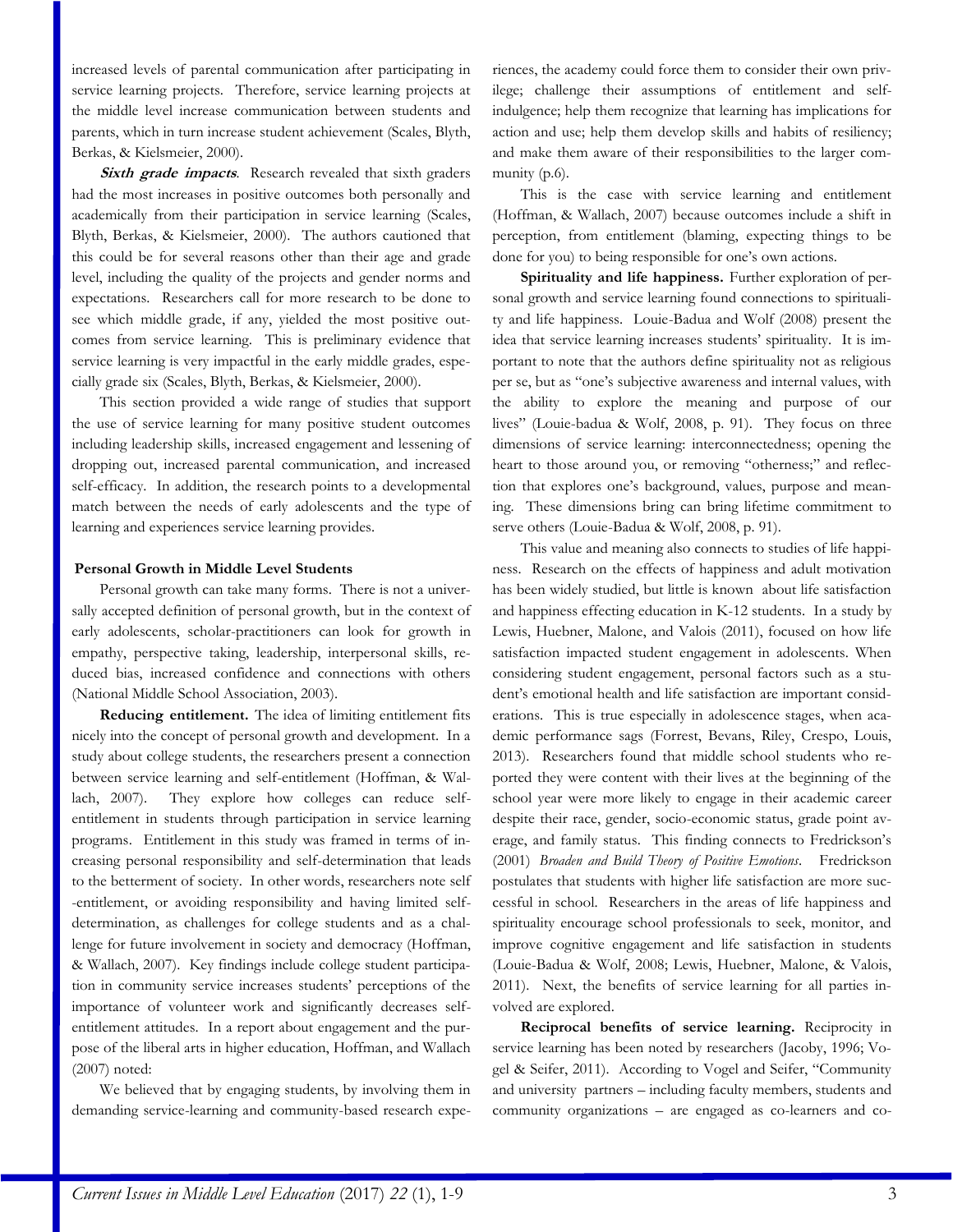creators of knowledge" (2011, p. 186). In other words, all parties involved in service learning benefit from the experience. In one study researchers analyzed the outcomes of a service learning project involving college freshman and elementary school students. They found reciprocal benefits for both the college and the elementary students. The findings reveal that college students who participated in service learning expressed gains in selfesteem, coping strategies, and they volunteered more in their communities (Eppler, Ironsmith, Dingle, & Erickson, 2011). According to the study, elementary students showed gains in their reading scores. Service learning projects designed around mentoring younger students can yield positive results for both parties, thus providing evidence that in-school leadership service learning can be just as valuable as service learning in the community (Eppler, Ironsmith, Dingle, & Erickson, 2011).

**Positive relationships.** Another aspect of personal growth is increased positive relationships with others. Carlisle (2011) focused on students who built positive relationships with teachers, other students and school staff in service learning experiences. Researchers recognize that adolescence is a period when students tend to disregard adult role models and focus on their peers instead (Carlisle, 2011; Becker & Luthar, 2002). Problems that middle school students face include bullying, teasing and exclusion (Goldenring & Rosen, 2004). These happen primarily during unstructured times such as locker and lunch breaks. Researchers have studied how developing healthy relationships between teachers, schools staff and students, through participation in service learning projects, can combat some of these problems. Key findings include improvements in student behavior in terms of lessening bullying and office referrals, and an increase in students expressing a need for healthy relationships (Carlisle, 2011).

**Student engagement.** Student engagement has been mentioned in this literature review as it relates to school attendance and graduation, but it is worthy of further exploration as it relates to service learning. Educational researchers have studied various ways to define, categorize and label student engagement. Some of these are shared in this literature review, as a starting point in seeking connections between student engagement and service learning.

According to Lewis, Huebner, Malone, and Valois (2011) student engagement is thought of as "a student's degree of active involvement in school through his or her thoughts, feelings, and actions" (p. 251). Maslow (1954) recognized that the emotional needs of individuals have to be met before any other educational goals. Each day, students arrive in classrooms with varying degrees of availability for learning, engagement and personal development. Students' cognitive engagement, especially in early adolescence, is linked to their socio-emotional needs (National Middle School Association, 2003).

When considering student engagement, Newmann stated, "Engagement is difficult to define operationally, but we know it when we see it, and we know it when it is missing" (Newmann, 1986, p. 242). In a comprehensive review about the definition of student engagement, Zyngier (2008) revealed that it was mentioned in many studies and articles, but rarely defined. Many researchers have based their definitions on three distinct components of student engagement: cognitive, emotional, and behavioral (Murray, Mitchell, Gale, Edwards, & Zyngier, 2004; Smith, L. Butler-Kisber, L. LaRoque, J. Portelli, C. Shields, C. & Sparkes, 2001). Cognitive engagement focuses on the achievement linked academic goals and participation within classrooms. Emotional involves the feeling aspects of learning, discussion, and selfperception. Behavioral engagement is considered as positive classroom behaviors that support learning. These categories provide a solid framework for discussing engagement, but do not share the whole picture. According to Zyngier's (2008), another researcher attempted to combine these realms into a participation/identification model, which equates engagement with academic success, based primarily on the individual, not considering gender, socio-economic status, class and ethnic factors. Indeed, there are varying research opinions about whether engagement is even linked to academic success.

Similarly, Newmann isolated factors that constitute engagement in the following way, "(i) school membership (clarity of purpose, fairness, personal support, success and caring) and (ii) authentic work (extrinsic rewards, intrinsic interests, sense of ownership, connection to real world and fun" (Newmann, 1992, p.18). Zyngier (2008) noted recent research points to inclusive classroom environments, with greater parental involvement, and student empowerment in curriculum leads to increases in the above listed factors. Additionally, he argued that student engagement must not be viewed in isolation, but must include school, teacher, and cultural contexts.

The above mentioned contexts for learning (school, teacher, culture) are also very important in building strong service learning environments. Student leadership, voice and community involvement is linked to increased engagement, and these are fundamental aspects of service learning (Billig, 2011). Newman's concepts of school belonging and authentic work are linked directly to service learning. By involving students in all aspects of school and community functioning and building an inclusive community, this research on engagement supports a direct connection to the authentic, place based work of service learning.

#### **Bias**

Analyzing one's assumptions, biases and stereotypes can help with personal development. This is important educational work for the classroom. Researchers believe that prejudices and stereotypes begin during the toddler years (Teaching Tolerance, 2014). These develop throughout childhood unless disrupted by individuals or experiences. Even biases that are thought to be extinguished can linger unless directly addressed. According to Gorski (2008), "Parents, teachers, faith leaders and other community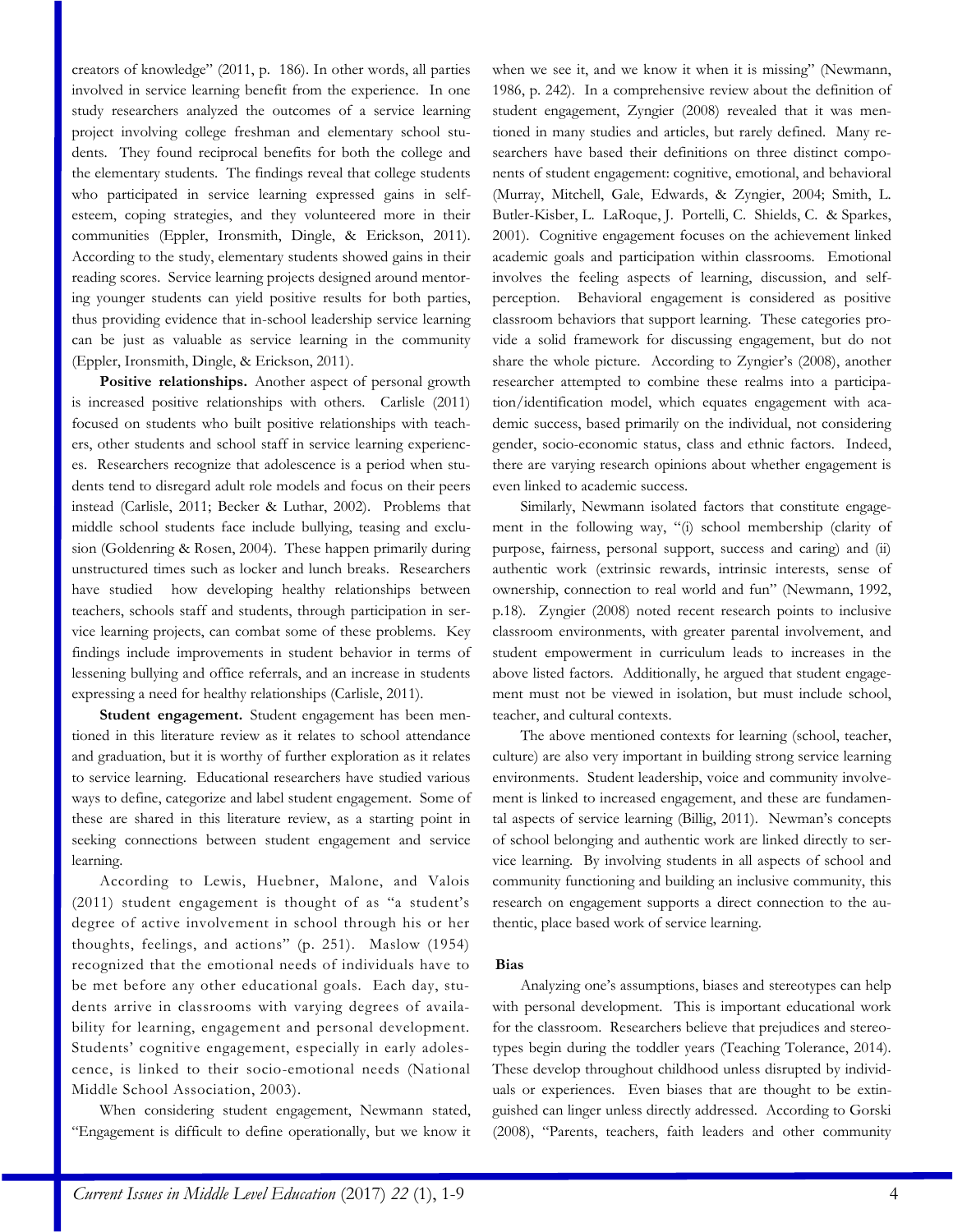leaders can help children question their values and beliefs and point out subtle stereotypes used by peers and in the media. Children should also be surrounded by cues that equality matters" (p. 36). Just how might service learning challenge bias that might exist or be developing in a middle level learner?

**Preservice teachers, bias, and service learning.** This literature review will explore bias in terms of teachers, because it provides a window into how service learning can challenge existing biases. One study focused on pre-service teachers who completed service learning projects with urban high school students. Researchers found that many of these pre-service teachers had stereotypical preconceived notions about urban, mostly minority youth (Conner, 2010). By working with this population through service learning, pre-service teacher's biases are "unlearned." In other words, preservice teachers dispelled their own assumptions about urban youth based on direct interaction with them through service learning (Conner, 2010). Service learning opportunities must be complemented by student voice and reflection in order to bring about these changes. In addition, researchers found that the service learning program must be well planned, high quality, and involve reflection and connections in the classroom to be impactful. If the experience is not of high quality and does not include those tenants, then attitudes can remain unchanged or even become more negative (Erickson, 2009). Conner's study (2010) features Contact theory, which shares five necessary conditions for attitude change (Allport, 1954). These conditions include equal opportunities for contact; shared and common goals; group cooperation; support of customs; cultures or law; and sustained contact (Allport, 1954). When these are present, researchers conclude, biases can be disrupted (Dovidio, Glick, & Rudman, 2005). In addition, the study also uses the theory of unlearning (Kohl, 1994). This theory helps preservice teachers analyze their own preconceptions and language to see if it marginalizes oppressed populations. Both of these theories help provide insight about how biases can be challenged or unlearned through service learning experiences.

The service learning outlined in Connor's study (2010) will have ramifications for thousands of students because their teachers will now begin their careers with fewer biases, stereotypes, and preconceived notions about students from differing backgrounds. The research reflects the theme emerging in this review of the literature, unlearning bias.

**Disrupting age bias in elementary students.** A case study was presented of a class of fourth grade elementary students who visited a residential facility for the elderly as part of a long term service learning project. Through repeated interactions, shared experiences, and reflection before, during and after the experience, the students' perceptions of the elderly were transformed. The students reduced or eliminated biases about the elderly, developed a better understanding of elderly people, learned problem solving skills and developed a sense of satisfaction from their work (Fair, Davis, & Fischer, 2011). In other words, students began their service learning experience with biases and assumptions about the elderly. Researchers noted a marked change in these perceptions during and after the service learning experience (Fair, Davis, & Fischer, 2011). This provides more evidence that service learning can help elementary and college student unlearn biases.

While there is a great need for more research in this area, studies indicate that service learning can be a tool to help students participate in an experience that can change their thinking about others (Billig, 2011). As far as personal development is concerned, reducing bias in schools can yield significant benefits for the school community and beyond. School violence, bullying, and exclusion usually have roots in biases, assumptions and stereotypes (Partners Against Hate, 2014). Therefore, it is critical that educators explore meaningful ways to disrupt bias and provide repeated opportunities where students can broaden their thinking.

### **Curriculum Integration Considerations**

Throughout this literature review, the author has used words such as "well developed" "carefully planned" and "thoughtfully designed" to describe service learning programs. Themes of reflection have surfaced through the research, but there is much more to service learning than reflection. The following section will highlight the features of high quality service learning projects.

#### **Aspects of High Quality Service Learning Experiences**

Billig's (2011) article, *Making the most of your time: Implementing the K-12 service- learning standards for quality practice,* highlighted six components that create high quality service learning programs. These components include investigation, planning, action, reflection, demonstration, and celebration. Research about service learning demonstrates that these components (or similar ones) are needed for service learning projects to be effective and yield positive results (Billig, 2011; Farber, 2010; Anderson & Hill, 2001). Billig (2011), shared several standards for high quality service learning that include the indicators in Table 1. *See Table 1, page 6.*

Educators seeking the positive results of service learning can use the components and the indicators of quality to shape their projects to have the most impact.

**Service learning integration examples.** Public schools have integrated service learning into academic subjects in a way that develops personal growth in students. Next, this literature review will explore several examples of service learning projects that were integrated into existing curriculum and studied by researchers for their outcomes.

**Literacy integration.** Martin and Smolen (2010) described how service learning can be a vital part of a literature unit that promotes citizenship education and social justice. In a literature unit highlighting the social justice struggles of the Irish potato famine, students learned about the issue of hunger from personal narratives in historical fiction. Students then continued this exploration by researching hunger at the local and international level. During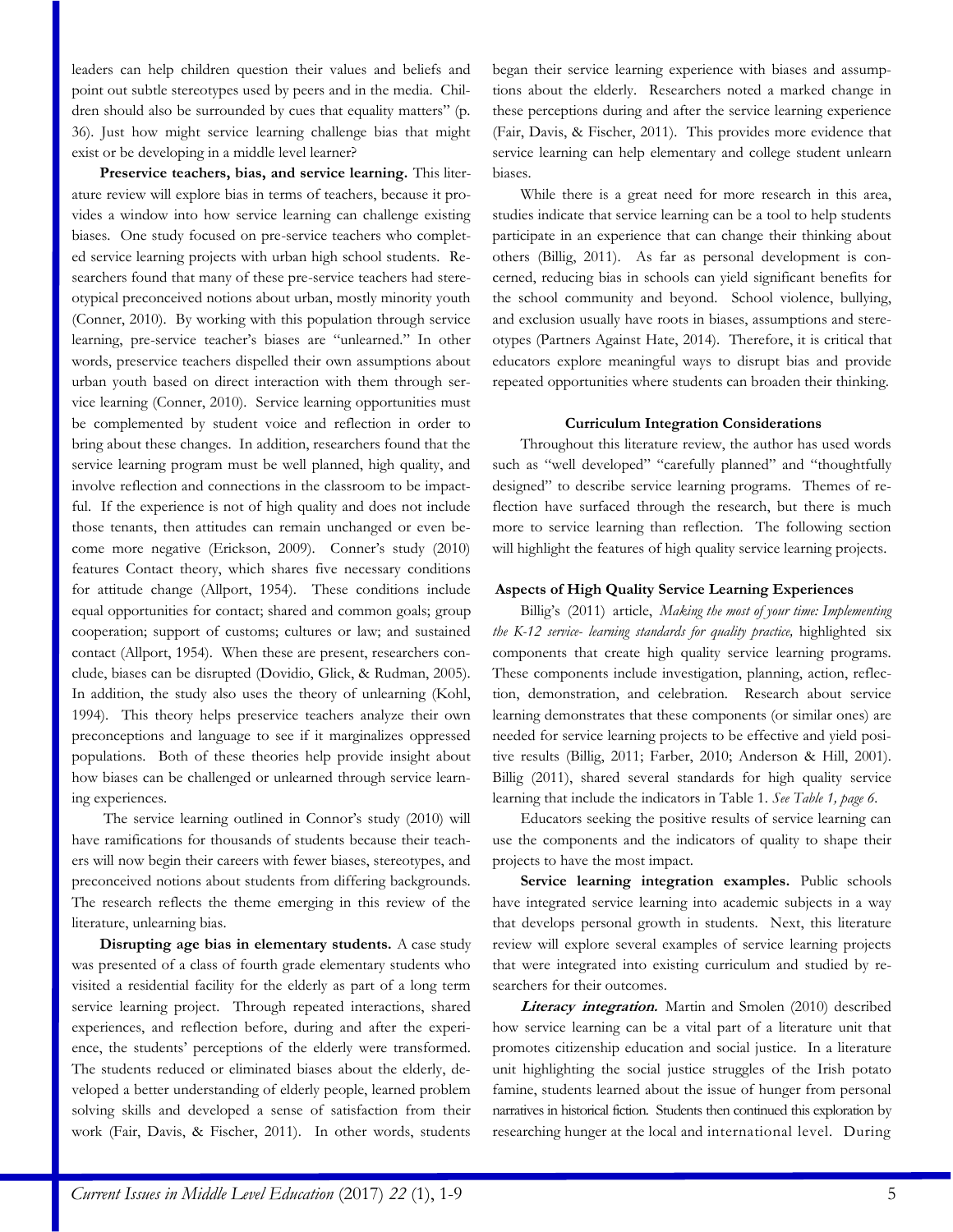#### **Table 1**

*Standards and Indicators of Quality (Billig, 2011)*

| Standard                                          | Indicators of Quality                                                                                                                                                              |
|---------------------------------------------------|------------------------------------------------------------------------------------------------------------------------------------------------------------------------------------|
| Duration and Intensity                            | Service learning projects have a long enough duration to partici-<br>pate in all the components, and to meet community needs and<br>project goals—usually several weeks or months. |
| Meaningful Service                                | Projects are age-appropriate and personally relevant. Process<br>leads to attainable goals and increased understanding of societal<br>issues.                                      |
| Links directly to curriculum and learning content | Projects have clearly articulated goals, are aligned with the curric-<br>ulum, connect to other learning, and are supported by school<br>boards.                                   |
| Reflection                                        | Service learning experience has regular reflection opportunities<br>that promote in-depth thinking about society, self, and service.                                               |
| Diversity                                         | Helps students develop multiple perspectives, conflict resolution<br>skills, the ability to overcome stereotypes, and to understand di-<br>verse backgrounds.                      |

a service learning project, students developed ways to help those impacted by hunger through a social justice and historical lens. This allowed students to connect more deeply to the issue versus simply considering it an act of charity that impacts only "others." In this case, students developed a greater understanding of hunger and social justice through an interdisciplinary learning process that included service learning. This type of project builds empathy and understanding about complex social issues (Martin and Smolen, 2010).

**Culturally responsive and community integrated projects.** Dewey's sentiments that education is not preparation for life, but it is life itself could not be more clear than when students are involved in relevant community action that directly impacts where they live (Dewey & Small, 1897). Another example of service learning integration is a dramatic scene where a middle school student passionately implores a Natural Resources Committee to preserve a Cherokee heritage site as a state park (Terry & Panter, 2010). She explains that officials shouldn't oppress the Cherokee again by a lack of action. The scene begins a case study of a National Learn and Serve grant service learning project administered in a southern, suburban middle school in a gifted program. The project takes a different approach, featuring *The Bernstein Artful Learning Model*, which is an "arts based school improvement model" (Terry & Panter, 2010, p.157) that was inspired by the composer Leonard Bernstein. This method is focused on the exploration of masterworks for teaching and learning. The four elements include experience, inquiry, creativity and reflection, which are similar to the components listed by Billig (2011). The key findings from this study included significant gains in selfefficacy and altruism in students. The children who learned historical content using service learning found they could make a real difference in an issue in their own communities. Students in this study developed greater levels of altruism, or "feelings and behavior that show a desire to help other people and a lack of selfishness" (Merriam-Webster, 2014).

**Collaboration with school staff.** Another idea for integration of service learning to promote personal growth is the involvement of guidance counselors in the planning, delivery, and coordination of projects. One study focused on service learning classes taught by school counselors at the middle school level. Researchers found student growth in several areas, including personal awareness, social skills, learning skills, career interests and character education (Stott & Jackson, 2005). The authors advocated for service learning to be taught and led by guidance counselors for optimal character development and civic growth. For educators, partnering with the guidance counselors to co-teach is a good strategy to develop projects, which help students with personal growth and development (Stott & Jackson, 2005).

**Partnering with governments and organizations.** Service learning has also been studied as it correlates with other initiatives by governments, non-profits, or foundations. Another aspect of high quality service learning projects that allow for greater personal growth is the important connection between service and school/community goals. A multi-year service learning program took place at a sixth through eighth grade middle school, utilizing the Millennium Development Goals as a framework (Wall & Edmunds, 2009). The Millennium Development Goals are a blueprint agreed to by all the world's countries and developmental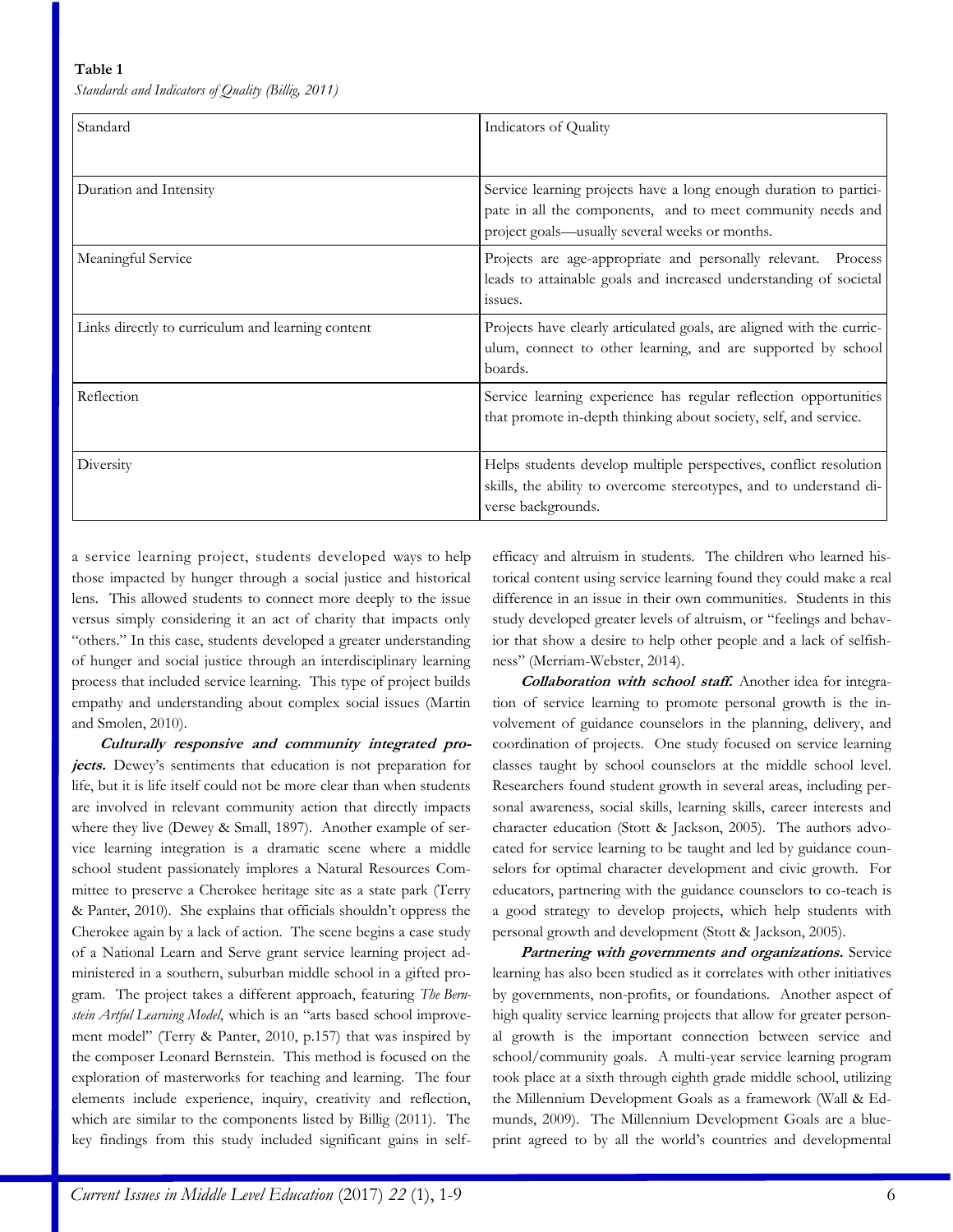institutions. They include: eradicating extreme hunger and poverty; achieving universal primary education; promoting gender equality and empowering women; reducing child mortality; improving maternal health; combating HIV/AIDS, Malaria and other infectious diseases; ensuring environmental sustainability; and partnering for global development (United Nations, 2014). In this study there was a lack of understanding from students between the actions they were taking part in during service learning, and the greater connections to problems and issues locally and world-wide. There was a deliberate effort among service learning practitioners to connect Millennium Goals and service learning participation to rectify this issue. Researchers noted from observations an increase in the connections between service learning to a greater understanding of world issues and problems, in this case, global poverty (Wall & Edmunds, 2009).

These studies all relate different connections between curriculum integration, service learning and personal growth. Like any challenging endeavor, there are pitfalls to embarking on service learning with students. This is what will be explored next.

#### **Pitfalls to Personal Growth in Service Learning**

There are pitfalls and risks of engaging in service learning projects, especially those that are not well-crafted, thoughtfully planned, or well executed. This section will explore some of the problems that can be encountered in service learning, especially those that may actually increase bias and do more harm than good.

**Othering.** Othering is considered the objectification of another person or group, developing stereotypes, and is often related to race, ethnicity or gender (Dervin, 2011). According to Briscoe, there are three subordinating strategies of othering: the misinterpretation of the other, the marginalization of the other, and the potential resulting harm (Briscoe, 2005).

Researchers have noted that othering and deficit thinking are risks of participation in service learning (McBrien, 2008; Marr, 2014). Specifically, researchers pointed to how international service learning develops empathy, knowledge of social groups and the belief and ability to work for human rights (Hughes, 2014). The author cautioned how these lessons can be lost through experiences that confirm deficit perspectives, and shared a guiding perspective of service learning as reciprocity, not charity. In other words, service learning needs to be understood as beneficial and equal status by all parties. School leaders must carefully monitor service learning projects to make sure that they feature student empathy, respect, long term involvement, and perspective taking and avoid the pitfalls that increase stereotyping and perceptions of charity (Hughes, 2014). For significant personal growth to occur, students must view the service learning experience from a place of reciprocity, mutual respect, and open communication.

**Lessening democracy.** Another perception is that service learning is actually lessening democracy, because students are doing the service work that some believe is the government's responsibility (Koliba, 2004). Koliba (2004) attempts to dismantle a claim that service learning is limiting participation in democracy and leading to the privatization of citizens. Crenson and Ginsberg (2002) claimed that civic education used to focus on teaching kids about the electoral process, and now with service learning, the focus was on students performing tasks that used to be done by government. These researchers saw educational institutions as complicit in pushing direct service instead of collective political action. In addition, Koliba (2004) was concerned with planning and developing an ideologically inclusive project that "downsized" citizenship, or in other words, focused on individual action versus collective. She offered five suggestions to deal with this issue, including creating a safe space to discuss politics, sharing the problems with service, encouraging in-depth experiences instead of surface ones, and noting the connections between wider reform and community assets (Koliba, 2004). Adding frank conversations with students about these concerns to curricular planning would help develop trust and the potential for student transformation. The pitfalls of service learning listed here impact student growth. Research made clear that to be effective, service learning must be carefully planned to make connections between students and communities, and to provide equal status participation from the providers and recipients of service learning.

#### **Conclusion**

There were many themes that emerged from this review of service learning literature. Service learning was presented as developmentally appropriate for the challenges of adolescence, which include decreasing levels of engagement and parental communication (Eccles, Midgley, Wigfield, Buchanan, Reuman, Flanagan, & Iver, 1993). In addition, service learning served to engage learners in developmentally appropriate pedagogy and this can in turn lead to greater personal development in middle level students. Service learning was used in several of the studies as a targeted instructional approach for an area of need, such as improving relationships with peers and teachers. Another theme was that several studies found different levels of personal growth linked to service learning in K-16 students. Some findings included early adolescents, and one study even suggested that sixth grade is the best time to see the most personal growth (Scales, Blyth, Berkas, & Kielsmeier, 2000). Student engagement was increased through participation in service learning, and this yielded increased attendance, better academic performance, and higher motivation (Billig, 2011).

In addition, the need for regular reflection in service learning projects, and how that increases positive results for students, both academic and personal, was an important thread in this body of research. Making connections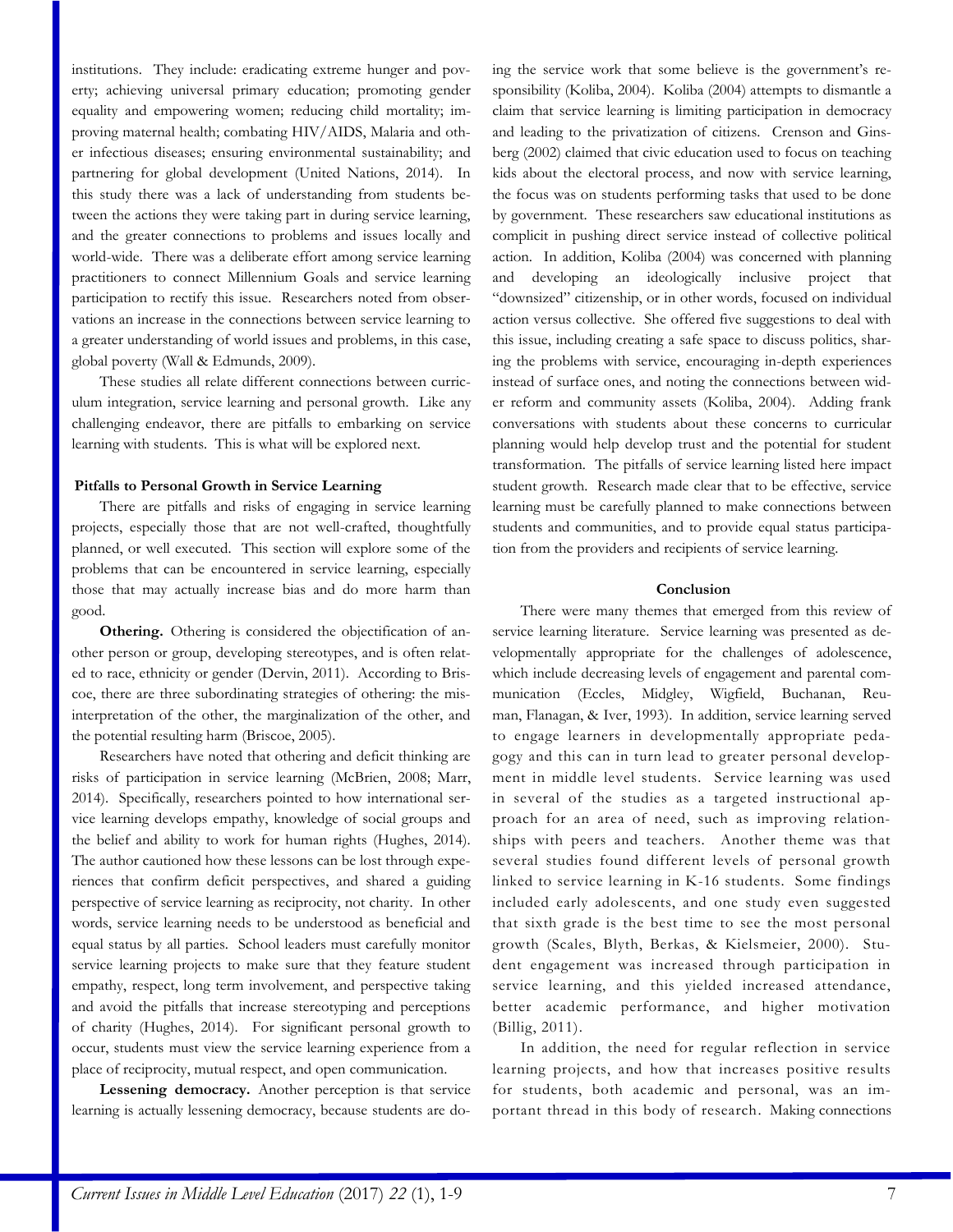between action in service learning and the deeper meaning clear for students increased the many benefits of service learning. Another theme that emerged was the importance of reciprocity in service learning—viewing service as mutually beneficial to students and the recipients of service. Service learning has the power to reduce bias, to increase leadership skills, and to improve parent and child communication, among many other academic benefits. This literature review provided a window into the personal growth of students related to high quality service learning projects.

#### **Recommendations and Implications**

While this review provided ample evidence of the personal growth of students who participate in service learning projects, it held only a few examples of studies focused on early adolescents. This gap in the literature needs to be filled. Middle level students, as noted earlier, are developmentally positioned to gain the most from service learning pedagogy. Studies that seek to discover the relationships between early adolescence and service learning are needed to further analyze the possibilities for this teaching and learning tool. The implications for this literature review include a deep understanding of how service learning can impact students. This understanding can be applied at the school, district, state and national level. In addition, this review lays the groundwork for further study in the experiences of early adolescent students engaged in service learning.

#### **References**

- Allport, G. (1954). *The nature of prejudice*. Cambridge, MA: Addison -Wesley.
- Billig, S. (2011). Making the most of your time: Implementing the K-12 service-learning standards for quality practice. *Prevention Researcher, 18*(1) 8-13.
- Carlisle, M. (2011). Healthy relationships and building developmental assets in middle school students. *Canadian Journal of Education,34*(3), 18-32.
- Conner, J. (2010). Learning to unlearn: How a servicelearning project can help teacher candidates to reframe urban students. *Teaching and Teacher Education, 26* (5), 1170-1177.
- Crenson, M. A., & Ginsberg, B. (2002). *Downsizing democracy: How America sidelined its citizens and privatized its public*. Baltimore, MD: Johns Hopkins University Press.
- Dovidio, J., Glick, P., & Rudman, L. (2005). *On the nature of preju dice: Fifty years after Allport.* Blackwell, Malden, MA.
- Eccles J., Midgley C., Wigfield A., Buchanan C.M., Reuman D., Flanagan C., & Iver, D.M. (1993). Development during adolescence. The impact of stage-environment fit on young adolescents' experiences in schools and in families. *American Psychology, 48*(2), 90-101.
- Eppler, M., Ironsmith, M., Dingle, S., & Erickson, M. (2011). Benefits of service-learning for freshmen college students and elementary school children. *Journal of the Scholarship of Teaching and Learning, 11*(4),102-115.
- Erickson, J., & O'Connor, S. (2000). Service-learning's effect on prejudice: does it reduce or promote it? In C. O'Grady (Ed.), *Transforming education, transforming the world: The integration of service-learning and multicultural education into higher education* (pp. 59-70)*.* Mahwah, NJ: Erlbaum.
- Fair, C.D., Davis, A., & Fischer, V. (2011). "It makes them so happy": 4th-Graders' reflections on intergenerational service learning. *Childhood Education, 87*(3), 177-178.
- Gorski, P. (2008). The myth of the culture of poverty. *Educational Leadership, 65*(7), 32-36.
- Hoffman, A., & Wallach, J. (2007). Reducing self-entitlement attitudes through service learning. *Community College Enterprise, 13*(1), 81-91.
- Hughes, C. (2014). Service learning 'commands respect and understanding'. *International School, 16*, 17-19. Retrieved from http://ezproxy.neu.edu/login?url=http://search.proquest.com/ docview/1528367491?accountid=12826
- Koebler, J. (2011, June). National high school graduation rates improve. *U.S. News and World Report.* Retrieved from http:// www.usnews.com/education/ blogs/high -schoolnotes/2011/06/13/national-high-school-graduation-rates-improve.
- Koliba, C. J. (2004). Service-learning and the downsizing of democracy: Learning our way out. *Michigan Journal of Community Service Learning, 10*(2), 57-68.
- Kohl, H. (1995). *"I won't learn from you" and other thoughts on creative maladjustment.* The New Press, New York.
- Louie‐Badua, L. J., & Wolf, M. (2008). The spiritual nature of service-learning. New Directions for Youth Development, 118, 91-95.
- Martin, L., & Smolen, L. (2010). Using citizenship education, adolescent literature, and service learning to promote social justice. *International Journal of Learning, 17*(9), 425-432.
- Partners Against Hate. (2004). *Building community and combating hate: lessons from the middle school classroom.* Retrieved from http:// www.partnersagainsthate.org/educators *middle\_school\_lesson\_plans.pdf.*
- Payne, K,. & Edwards, B. (2010). Service learning enhances education for young adolescents. *Phi Delta Kappan, 91*(5), 27-30.
- Richards, M., Cornelli Sanderson, R., Celio, C., Grant, J., Choi, I., George, C., & Deane, K. (2013). Service-learning in early adolescence: Results of a school-based curriculum. *Journal of Experiential Education, 36*(1), 5 –21.
- Scales, P. C., Blyth, D. A., Berkas, T. H., & Kielsmeier, J. C. (2000). The effects of service- learning on middle school students' social responsibility and academic success. *The Journal of Early Adolescence, 20*(3), 332- 358.
- Simmons, R. G., & Blyth, D.A. (1987). *Moving into adolescence: The impact of pubertal change and school context.* Hawthorne, NY: Aldine de Gruyter.